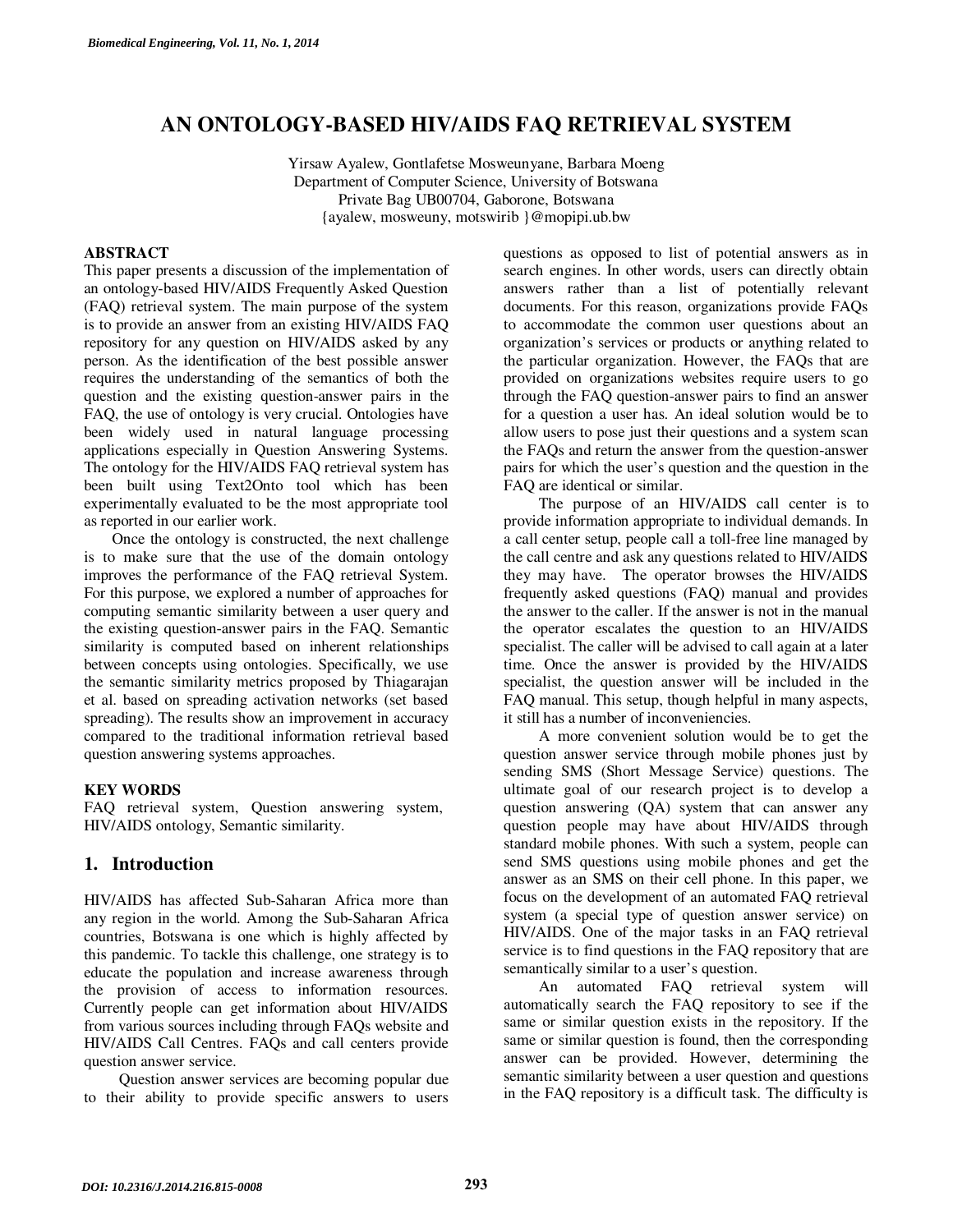due to the fact that the same question can be expressed using different words which have similar meanings. To address this issue, a number of approaches have been proposed to improve the accuracy of measures of similarity between user question and FAQ questions..

In question similarity computation, most FAQ retrieval systems employ either statistical similarity or semantic similarity or a combination of statistical and semantic similarity. The main difference among the different approaches is in the computation of semantic similarity. As ontologies are designed to capture inherent relationships among concepts, semantic similarity computation based on ontology has a potential to provide a more accurate measure of similarity. In this paper, we discuss the application of the semantic similarity metrics proposed by Thiagarajan et al. [1] based on spreading activation networks for HIV/AIDS FAQ retrieval. Spreading is the process of including the terms that are related to the original terms in an entity's description by referring to domain ontology.

The remainder of the paper is organized as follows: Section 2 presents related works on automated FAQ retrieval systems by emphasizing on the techniques used for the computation of semantic similarity. Section 3 provides a discussion of the semantic similarity measure used in this paper together with the ontology developed for the HIV/AIDS FAQ retrieval. A discussion of the results of our empirical study and issues associated with semantic similarity computation is provided in Section 4. Finally, the main points of the paper and highlights of our future works are presented in Section 5.

## **2. Related Work**

In this section, we discuss research work carried out in the area of question answering systems specifically FAQ retrieval systems as the ultimate goal of our research is to develop automatic SMS-based FAQ retrieval system in the area of HIV/AIDS. Question answering systems can be either general purpose (i.e., open domain) or specialized (i.e., closed/restricted domain). Our focus will be on closed domain question answering systems as we focus on a specialized question answering system (i.e., FAQ) in the area of HIV/AIDS. In FAQ based question answering, the FAQ provides a ready made database of question-answer pairs. Therefore, the main task will be to find the closest matching question in the FAQ to retrieve the relevant answer for a given user question. The main difference among the different systems lies in the techniques used to evaluate the degree of similarity between user questions and questions in the FAQ repository. In this section, while discussing prior works, emphasis will be on the similarity measures employed by different systems. In addition, the related works that we discuss are closed domain FAQ retrieval systems. The technique used to compute the degree of similarity between a user question and questions in an FAQ repository is the key for accuracy of the answers.

Kothari et al. [2] provided an algorithm to determine the closest matching question from an FAQ repository to a user question by using a scoring function that assigns a score to each question in the FAQ repository. Their approach is that all the terms in the FAQ repository are put in a dictionary and then the degree of similarity between the terms of a user question and the terms in a dictionary is computed. The question in the FAQ that has the highest degree of similarity to the terms of the user question is retrieved. To accomplish this, the authors introduced a number of functions to compute similarity at a term level and at a question level. Their empirical evaluation of two FAQ repositories and comparison to Lucene's Fuzzy match feature indicates that their system can be very effective in automating SMS based FAQ retrieval.

Thiagarajan et al. [1] proposed an approach to compute semantic similarity between two entities (described using bag of words) using spreading process. Spreading is the process of including the terms that are related to the original terms in an entity's description by referring to domain ontology. Such spreading process results in an extended set of terms consisting of the original terms and those terms related to the original terms. The spreading process is meant to capture inherent relationships between concepts so that content matching is more accurate. The use of ontology becomes more useful in this approach as domain ontology holds knowledge about terms/concepts and their relationship with other terms/concepts. To determine similarity of entities, cosine similarity (commonly used in Information Retrieval) technique can be applied to the extended set. Empirical studies on user profile matching scenario show that this similarity computation provides more accurate measure of similarity compared to human-computed similarity.

 Even though the spreading process was used for computing similarity between two user profiles, we found it useful for computing the similarity between a user query and FAQ questions.

Song et al. [3] introduced a technique for the computation of similarity of a user question and questions in FAQ repository by combining statistical and semantic similarity measures. They compute the two similarity measures separately before aggregating the result using a linear combination of the two similarity values.

For the computation of statistical similarity, they used dynamically formed vectors to avoid sparse vector space problem. For the computation of semantic similarity, they used bipartite mapping based on the hierarchical network structure of WordNet to compute semantic similarity using the minimum length path to measure the similarity of two words. The similarity of two questions is computed by summing up the semantic similarities between the words they have

For the evaluation of the effectiveness of their system, they used 58 modified questions from an FAQ repository which consists of 500 question-answer pairs. They considered only those questions which have similar questions in the FAQ repository. They considered only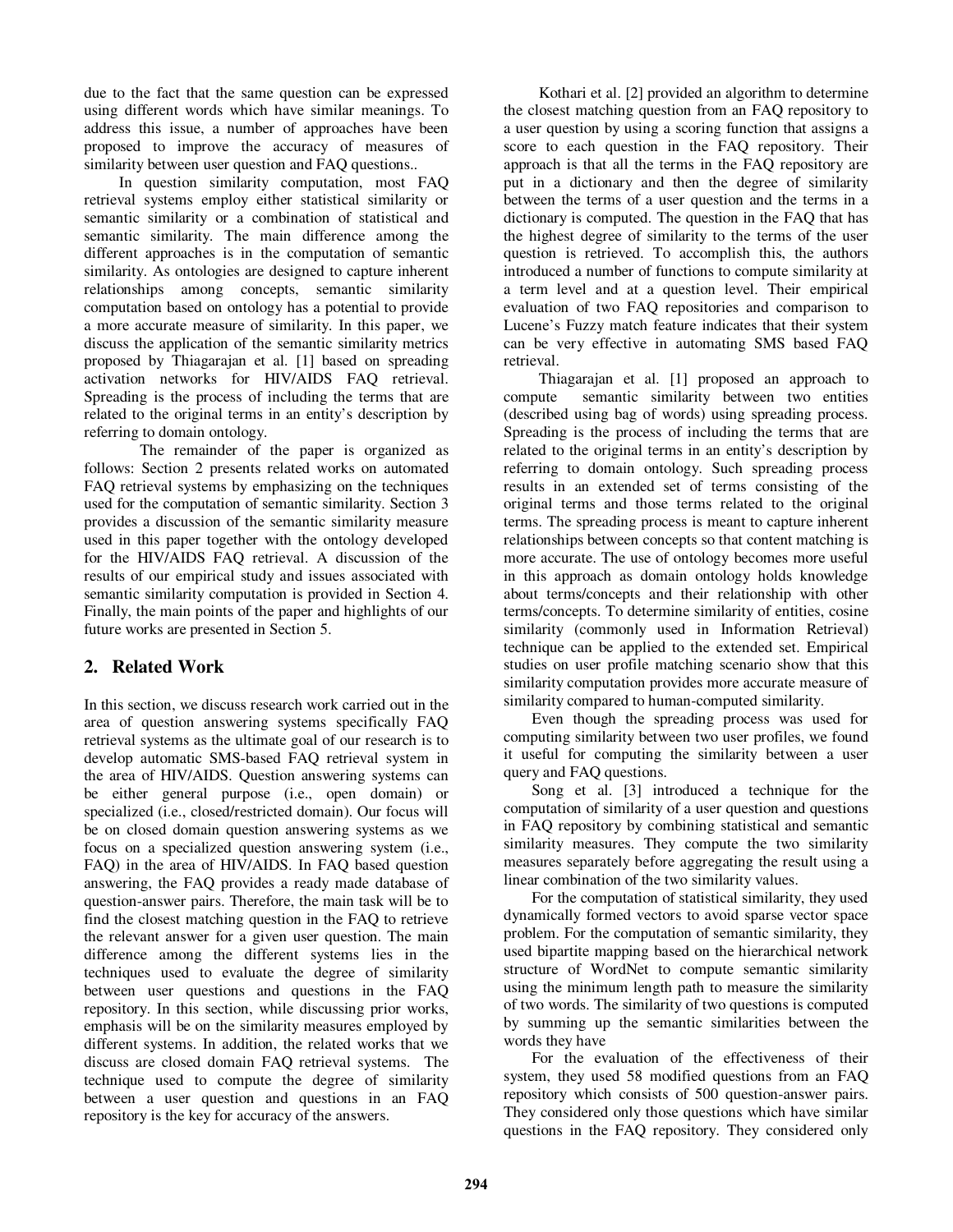the top 1 answer for any given question. The results show a success of 64.3% which is quite good.

 In Wang et al. [4] a semantic similarity measure was introduced based on domain ontology for an agricultural FAQ retrieval system. To compute the similarity between user query and FAQ questions, the questions are first classified into categories. Then the similarity between user query and the categories is determined based on the similarity between the concepts of the user query and the concepts of the category. Then comparison with the FAQ questions in that category is carried out.

Their experimental results show that their system performs better than keyword based retrieval. They achieved a performance of 78% recall and 82% rejection.

In [5] an SMS-based FAQ retrieval was proposed based on traditional information retrieval techniques such as unigram matching, bigram matching, and 1-skip bigram matching. These approaches are mainly focus on statistical similarity based on direct matches and use of synonym s and hyponyms from WordNet 3.0. They have also discussed the issue of cross-lingual FAQ retrieval. Even though the result was not as effective as one would expect in practice, the approach seems promising. One reason for low accuracy was due to the noisy nature of both SMS queries and the text of the FAQ answers.

Jeon et al. [6] introduced the idea of categorizing FAQ questions not only based on question similarity but also using the similarity of the answers. They assume that if two answers are similar enough then the corresponding questions should be semantically similar which warrants the inclusion of the questions in the same category. Their similarity measure is based on word translation probabilities using IBM machine translation model which allows computing semantic similarities between words. This approach allows to exploits the word relationships to retrieve similar questions from FAQ repository for each given question.

## **3. Ontology-based FAQ Retrieval System**

FAQ retrieval system is a special type of QA system where answers are extracted from an existing FAQ knowledge base. Just like in the case of the call center, when a user sends a question to the system, the system will try to match to the equivalent question in the FAQ knowledge base. If there is the same or similar question in the FAQ, the corresponding answer will be sent back to the user. Therefore, the purpose of the ontology will be in

assisting matching the incoming question with a question in the FAQ knowledge which requires understanding of the semantics of the incoming question. The keywords from the users question will be matched against classes, attributes and relations in the ontology in order to check if that question exists in the question-answer pair repository. Question similarity refers to the similarity between the keyword set of given question annotated by ontology and the pattern keyword set of FAQ question [7].

#### **3.1 HIV/AIDS Ontology**

As indicated in our previous work [8] ontology construction requires appropriate tools. For this purpose, we carried out an experimental evaluation of ontology construction tools and found that Text2Onto to be the most appropriate tool for our HIV/AIDS ontology construction.

Text2Onto extracts ontology elements automatically and ranks them according to their probability of being candidate terms. It extracts terms using TF/IDF (Term Frequency - Inverted Document Frequency) technique. TF/IDF is a statistical measure used to evaluate how important a word is to a document in a collection or corpus/knowledge source. The TF-IDF value increases proportionally to the number of times a word appears in a document, but is offset by the frequency of the word in the corpus, which helps to control for the fact that some words are generally more common than others. The TF-IDF technique uses various mathematical forms to calculate the words that appear frequently and their relevance.

Figure 1 shows the ontology constructed using Text2Onto from the MASA booklet. We can see that treatment, blood, people, system, body, sex, virus, hiv, risk etc. are appearing at the top with higher TF-IDF values. Relations are extracted using association rules and text patterns. Association rules are used to find how terms are related by analysing data using if/then patterns, finding terms that appear frequently in the knowledge source, and generating rules by identifying the number of times the if/then statements have been found to be true.

The main relationship "subtopic-of" is automatically induced when subtopics are added to the ontology. Text2Onto can display concepts and their properties in the same window.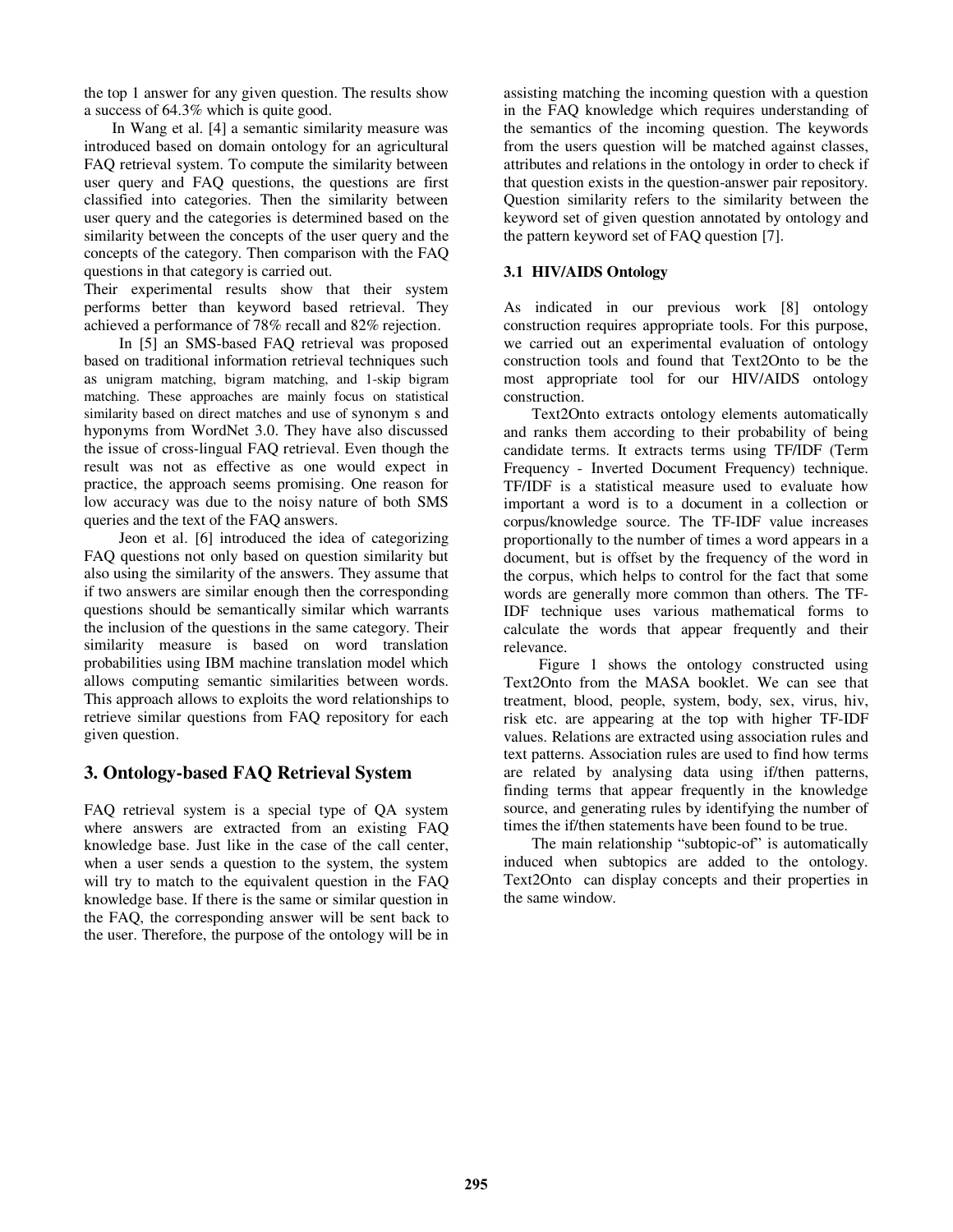

Figure 1: Text-To-Onto ontology representation

#### **3.2 Semantic Similarity using Set Spreading**

The similarity computation involves the use of the generated HIV-AIDS ontology. The inherent relationships between concepts in the ontology are used to enrich the concept vectors of both the query (i.e., user question) and the document being matched as in [1].

Both the query and the documents are represented as vectors using the Bag of Words (BOW) format. The query Q is represented by a set of terms  $(Qt<sub>1</sub>, Qt<sub>2</sub>, ..., Qt<sub>n</sub>)$  while the documents (questions) from the Question-Answer (QA) pairs is in the FAQ collection are also represented in a similar manner  $\{Dt_1, Dt_2, ...Dt_n\}$ . The similarity computation entails assigning a weight  $w_t$  *d* to each term to reflect how important the term is in describing a document. The query Q can then be represented as  $\{Q_t\}$  $w_{t1}$ ,  $(Qt_2w_{t2})$ , …,  $(Qt_n, w_{tn})$  and the questions from the FAQ collection D can be represented as  $\{(\text{Dt}_1, w_t),$  $(Dt_2, w_1, \ldots, (Dt_n, w_m)]$  The commonly used tf-idf weighting function [9], is used to determine the weight of each term as shown below.

$$
w_{i,d} = (1 + \log_{10} t f_{i,d}) \times \log_{10} (N / df_i)
$$

 $tf_{t, d}$  - term frequency of the term in the document, N - the number of documents and  $df_t$  - the document frequency of the term

Cosine similarity between the query and the document is computed as follows:

 $q_i$  is the tf-idf weight of term *i* in the query and  $d_i$  is the tfidf weight of term *i* in the document [9].

Thiagarajan et al. [1] proposed a scheme whereby terms are represented by either an *extended set* or a *semantic network* after spreading. The two schemes are similar in concept but differ in that one returns an extended set while the other returns a graph. The graph method has the advantage that different similarity measures can be applied based on the edges and paths in the graph.

In this paper, we apply set-based spreading. For each term representing a user question, conceptually related terms are derived from the ontology resulting in an extended set of terms for a particular question. The same can be done for the questions from the FAQ collection. Therefore, we can have two extended sets of terms extended with terms derived from the ontology that are related to the original terms. After this, we can apply the cosine similarity to determine the semantic similarity between a user question and questions from the FAQ collection.

For example, consider the two questions "*what is HIV?"* and "*what is AIDS?"*. The set of terms representing "what is HIV?" will be <what, HIV>. Similarly, the set of terms representing "What is AIDS?" will be <what, AIDS>. Using the cosine similarity, the similarity between these two questions will be 0.43. This indicates a very low similarity between the two (based on terms that do not really contribute to the meaning of the main keywords *HIV* and *AIDS* in the two sets. Q will be represented as  $Q = \{\text{what } 0.48, HIV } 0.96\}$  and  $D = \{\text{what }$ 0.48, AIDS 0.96}.

$$
\cos(\vec{q}, \vec{d}) = \frac{\vec{q} \cdot \vec{d}}{|\vec{q}||\vec{d}|} = \frac{\vec{q}}{|\vec{q}|} \cdot \frac{\vec{d}}{|\vec{d}|} = \frac{\sum_{i=1}^{|V|} q_i d_i}{\sqrt{\sum_{i=1}^{|V|} q_i^2} \sqrt{\sum_{i=1}^{|V|} d_i^2}}
$$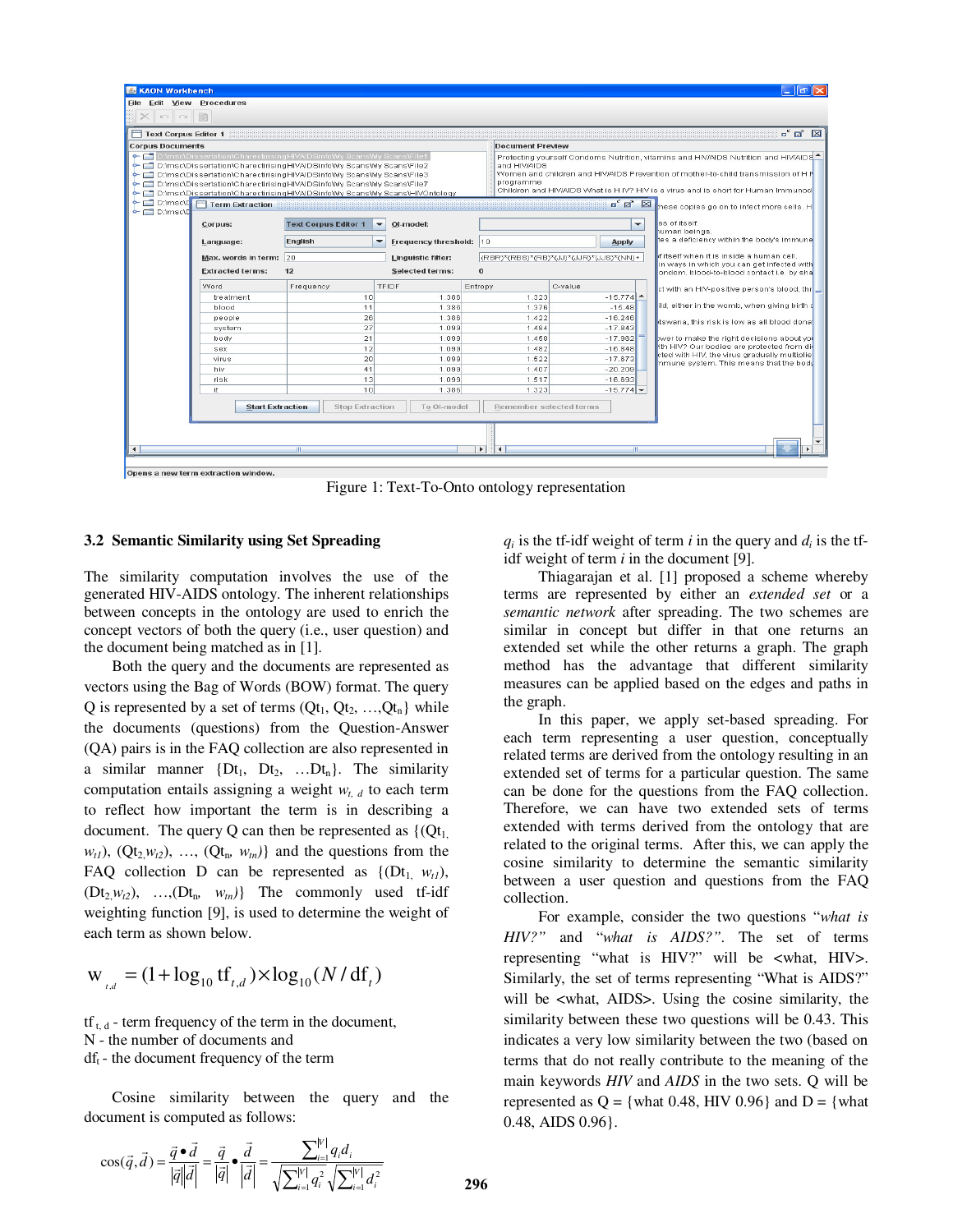Extending the term sets using the ontology constructed in our previous work as shown in Figure 2, results in a better semantic similarity. From Figure 2, we can see that different relationships such as *AIDS iscaused-by HIV virus* are established between the

concepts. Using this relationship, the extended sets become  $Q = \{what, HIV, virus, AIDS\}$  and  $D = \{what,$ *AIDS, HIV, Virus}*. The resulting similarity becomes 1 in this case since the two sets are now exactly the same.



Figure 2: Part of the HIV-AIDS Ontology

Let's consider another example without including the weights for the purpose of clarity.

The questions  $Q_1$  "*How is HIV transmitted*?" and  $Q_2$ "*Which bodily fluids could contain the virus*?" will result in term sets  $Q_1 = \{How, HIV, transmitted\}$  and  $Q_2 =$ *{Which, bodily, fluids, could, contain, virus}.* The resulting Cosine similarity between Q1 and Q2 is 0.0. However, after extending the two sets with the sub concepts from the ontology highlighted in Figure 2, Q1 is represented as *{How, HIV, transmitted, birth, pregnant, mother, child, bodily, fluids, contaminated, needles, blood, semen, breast, milk}* and Q2 is represented as *{Which, bodily, fluids, could, contain, virus, blood, semen, breast, milk}.* 

The cosine similarity of the two extended sets becomes 0.18.

Set-based spreading involves the use of ontology in RDF format. To be able to work with the ontology, there is a need to parse the RDF and navigate the relationships stored. The Apache Jena RDF API [10] has been implemented on top of the cosine similarity function to derive the relationships.

## **4. Discussion**

The weight of the terms added through set spreading is calculated in the same way as the original terms. However, it will be necessary to control the type of relationships and the depth of relationships to avoid dilution of semantic similarity by least related concepts.

Another issue is the controlling of stop words. Different tools treat stop words differently which may have an effect on the resulting term set. This needs to be controlled to prevent similarity recognized based on common words in questions. The spreading function is an iterative function iterating through the ontology looking for related terms until the relatedness is exhausted. Trying to exhaust all the relationships may not be practical in some applications and we need to determine the level of iteration through experiments.

In this paper, we demonstrated the effectiveness of the set-based spreading process for the computation of semantic similarity between user question and questions in FAQ collection. However, it is important to investigate the improvement in effectiveness using a large collection of FAQs instead of few examples. In our future work, we planned to run the system on a large collection of FAQs.

In this paper, we focused on computing the similarity between a user question and questions in HIV/AIDS FAQ collection. However, it will be interesting to investigate to what extent semantic similarity can improve if we compare a user questions against question-answer pairs from FAQ collection instead of considering only questions from FAQ.

Currently, semantic similarity computation is based on Question to Question mapping. In the future, this will need to be extended to cater for Question to Question-Answer mapping. The results will inform the best method of finding an answer to a query from the FAQ knowledgebase.